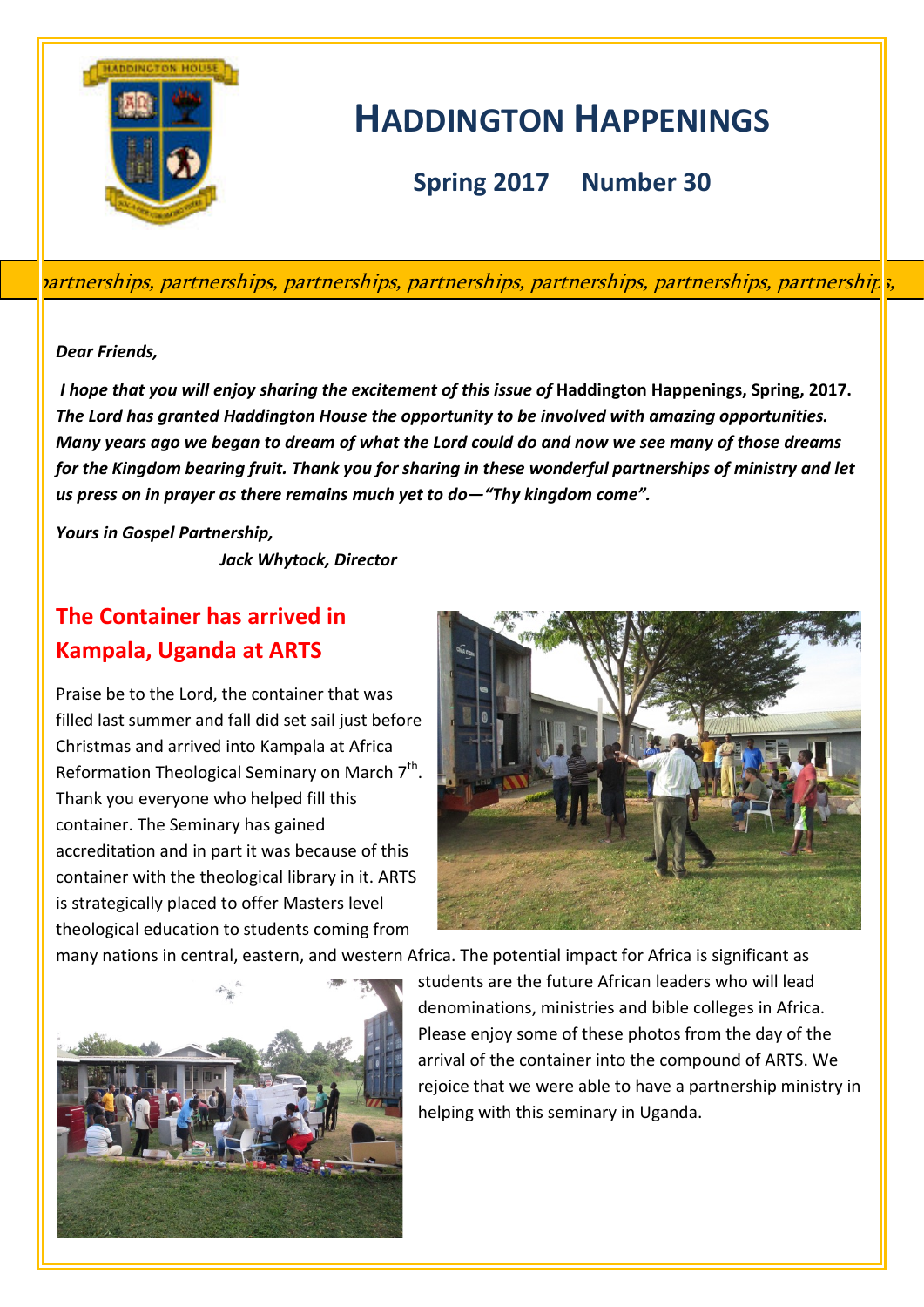## **Canadian Volunteers in the Eastern Cape, South Africa**

For the second year in a row, two young men from New Brunswick, Canada have come out to the Eastern Cape, South Africa to help at Dumisani Theological Institute, another of the partners Haddington House works with. This year the volunteers were Philip Stam (for his second year) and his younger brother, Martin, for the first time. The two brothers gave over 1,000 hours of volunteer labour at Dumisani this year. It was just amazing all that they accomplished and the diversity of what they were able to do. I will do my best to try and summarise it. One major project was to complete the production of more free-standing



library shelving units. The library was running out of space so the shelves needed to go higher. Between this year and last year now nine double-sided, six shelf, free-standing units have been built. This has brought immediate relief to the library and will now allow more new books to be added to the shelves. The story about the material for these shelves is fascinating. Some of them contain sides which we obtained from a centre which re-sells plywood which comes from Germany as crating for Mercedes engines. The great thing is it is extremely strong.

These young volunteers set up their "factory" (as we all started calling it) behind the library building. Staff and students alike kept a close eye on production. Philip and Martin were so good about talking to each person who asked what they were up to. Their pulpits looked great and some have even gone up into the Transkei area!

Another major task was to work on our two lecture halls. Philip and Martin redid half of the large lecture hall by scraping, plastering and repainting and then in the second, smaller lecture hall they did a major remake and turned it into a lovely classroom.

Martin used his baking skills and turned out 175 cupcakes for our graduation day. Philip was our official photographer and both he and Martin looked great that day and brought us some real class.

We had to drive to Cape Town and pick up 400 Study Bibles for the new class of students and also for pastors. Thanks to Philip and Martin for keeping me company and sharing the driving and going to a church in Paarl to speak about Dumisani. We were blessed by meeting many wonderful Christians along the way who encouraged us and were excited for this great resource for the college. Yes, we did manage a good swim while down at the Western Cape near Simonstown.

> **"For even the Son of Man did not come to be served, but to serve, and to give His life as a ransom for many. "**

> > **Mark 10:45**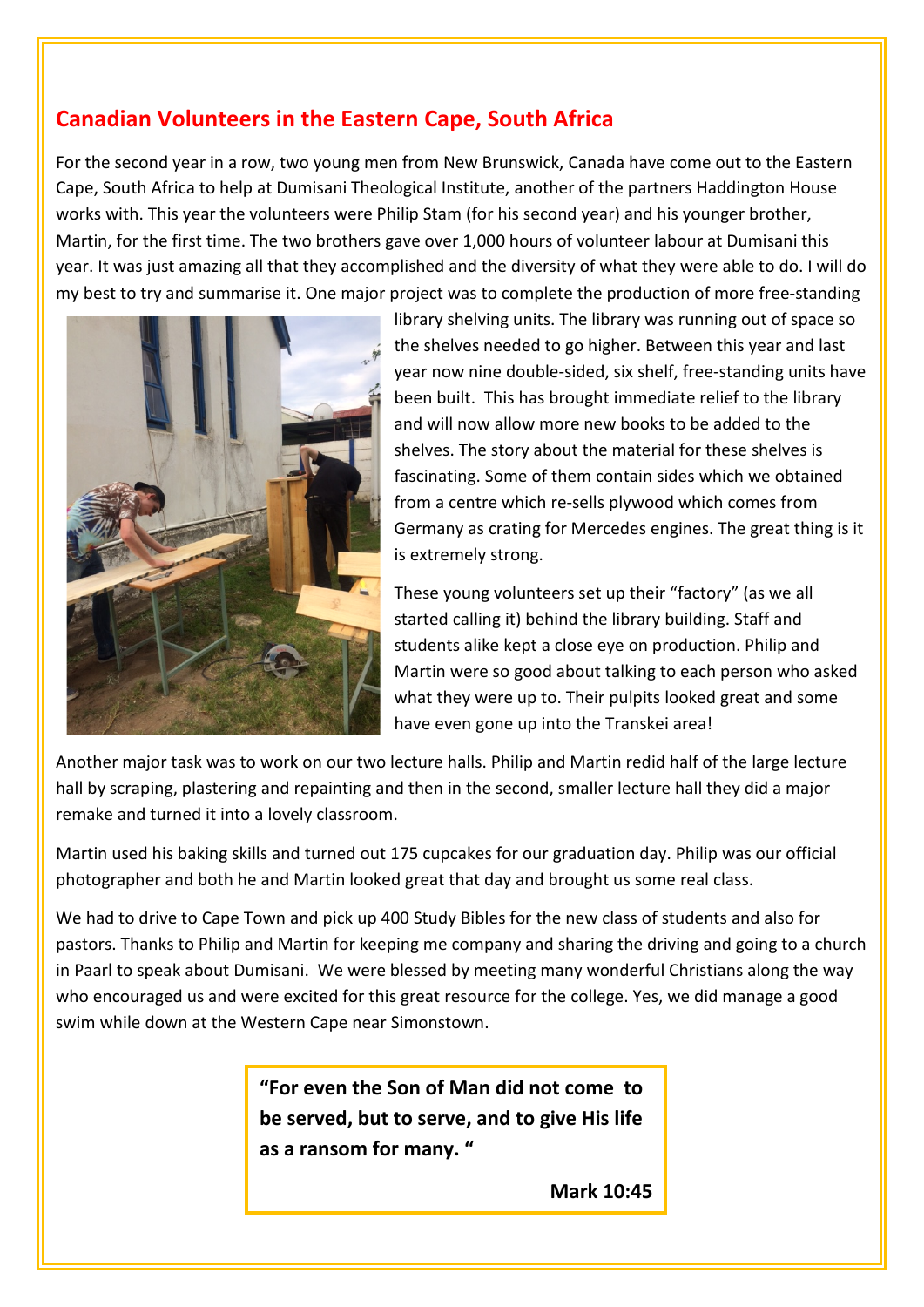Then of course there was the matter of the college computers! Yes, hours were spent literally by Philip updating and helping sort out all the licensing agreements. Thanks Martin also for filling in around the library so well as the go-for-all.

The young Canadians attended many different churches with Nancy and myself where we were speaking and representing the college. These guys were wonderful college ambassadors. The students are really going to miss them as will the staff. Thank you for giving so much of yourselves and for being such willing servants at Dumisani. Everyone at Dumisani sends you their love, thanks and greetings in the Lord.

*Dr. Jack Whytock*



#### **Special Journal on the Reformation now at the printers in Manitoba**



We have included here a sneak preview of the special journal for 2017 on the Reformation to commemorate the 500<sup>th</sup> anniversary of Martin Luther nailing the 95 theses to the door. Various aspects of the Reformation are dealt with by our contributors including Michael Haykin, Ken Stewart and Flip Buys.

#### **Dumisani Graduation in the Eastern Cape, South Africa**



A special feature of the graduation this year was the donation of books to each of the graduates. Philip and Martin brought their suitcases full of donated books from Wayne MacLeod in Cape Breton and Light To My Path Book Distribution. Sets of commentaries were given out to all students who were exiting their studies at Dumisani after the first certificate level. Thank you, Wayne, for providing these.

Other books were donated by Banner of Truth for our

graduating students continuing on to the next level. These included Mark Jones' *Knowing Christ* and also some of the *Let's Study Series*. Another donor provided these students with the *Baker Compact Bible Dictionary*. All-in-all the 18 graduates have the basis for a good start to their libraries.